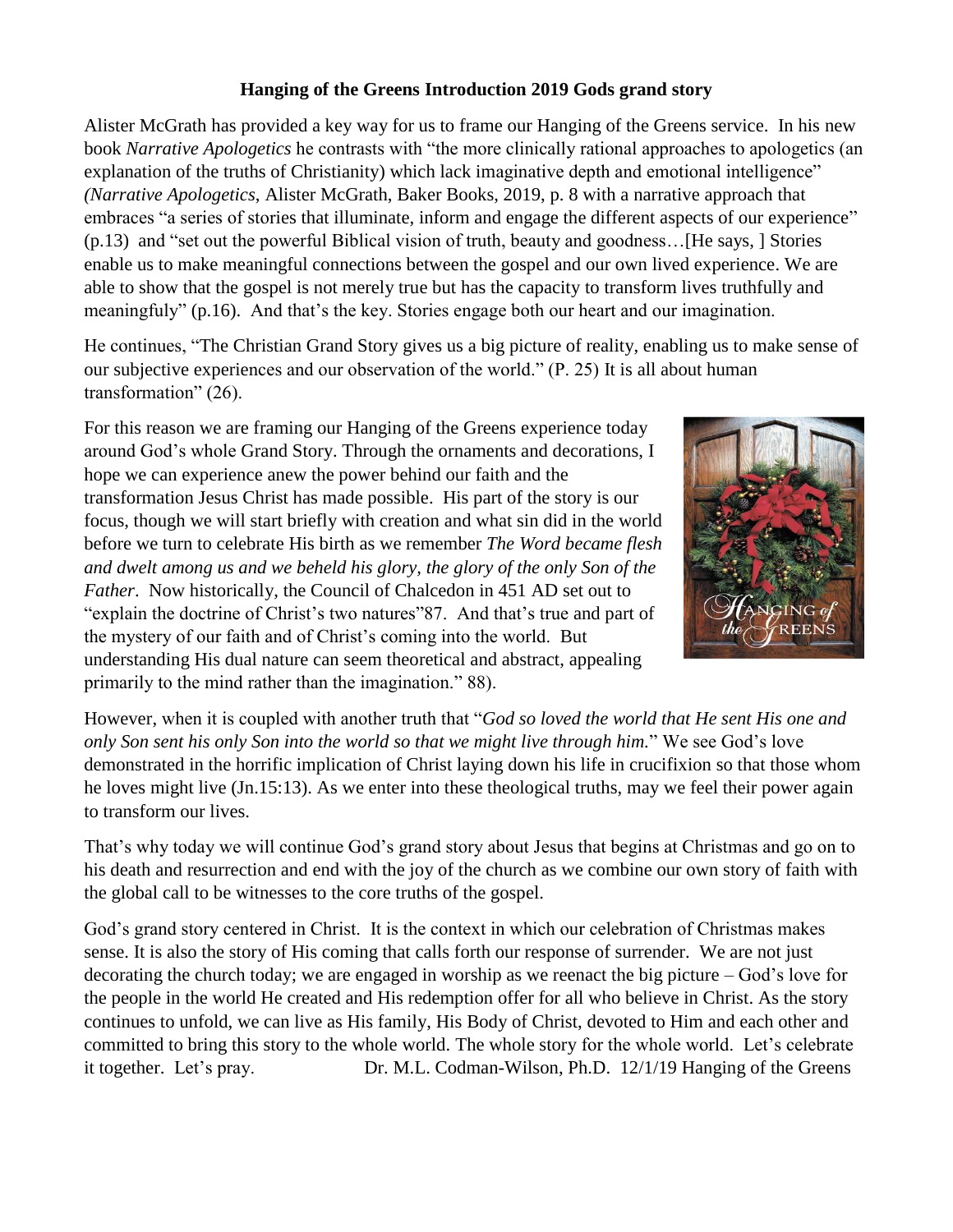# **New Hope Hanging of the Greens 2019**



### **Welcome**

**Hanging of the Greens description**: Hanging of the Greens began as a tradition in



# **NEW HOPE BIBLE FELLOWSHIP**

Finding Our life Focus in God's heart for the World

Europe. It is Christianity 101 in objects. These objects tell the whole gospel story. As we hang or put each Christmas decoration in place, we will learn the historical and Biblical meaning of this decoration and sing a Christmas carol that describes that meaning.

**Narrator:** Dr. Mary Lou

### **I. The Problem**

Hanging the ornament of Noah's ark and the ornament of the globe **The Bells -** Bring in the bells – large metal bell and two small beaded bells from India hung on tree

Hang the bells on a rope on front door

**The Carol**: *I Heard the Bells* (v. 1-2) – "there is no peace on earth I said"

### **II. The Prophecies**

**The Scriptures**: *Jeremiah 23:5-6, Isaiah 9:6-7*

**Narration:** In ancient times the cedar was revered as the tree of royalty. It also signified immortality and was used for purification. We place these cedar branches as a sign of Christ, who reigns as King forever, and whose coming, in justice and righteousness, will purify our hearts.

Similarly, because the needles of pine and fir trees appear not to die each season, the ancients saw them as signs of things that last forever. Isaiah tells us that there will be no end to the reign of the Messiah. Therefore, we hang a wreath of evergreens shaped in a circle, which itself has no end, to signify the eternal reign of Jesus, the Christ.

**The Cedars-** Hang wreath over the fireplace Hang cedar swag over the doorway leading to the dining room **The Carol**: *Come Thou Long Expected Jesus*

#### **III.The Coming of Light into the Darkness**

### **The Scripture**: *Isaiah 9:2*

**Narration**: Candles symbolize bringing light out of the darkness. Christ called Himself the light of the world. Whoever followed Him would have the light of life. (Jn. 8: 12).

**The Candles**- Light candles on the coffee table and the two large candles on the mantle

Hang oil painting of the candle on wall over the white sofa

**The Carol**: *We Are Singing For the Lord is Our Light*

## **IV.The Birth**

**The Scriptures:** Luke 1:26-35, Luke 2:5-14 **Narration:** 

Bring in the **angels** that hang on the Christmas tree and the red angel with the harp to put by the wooden manger



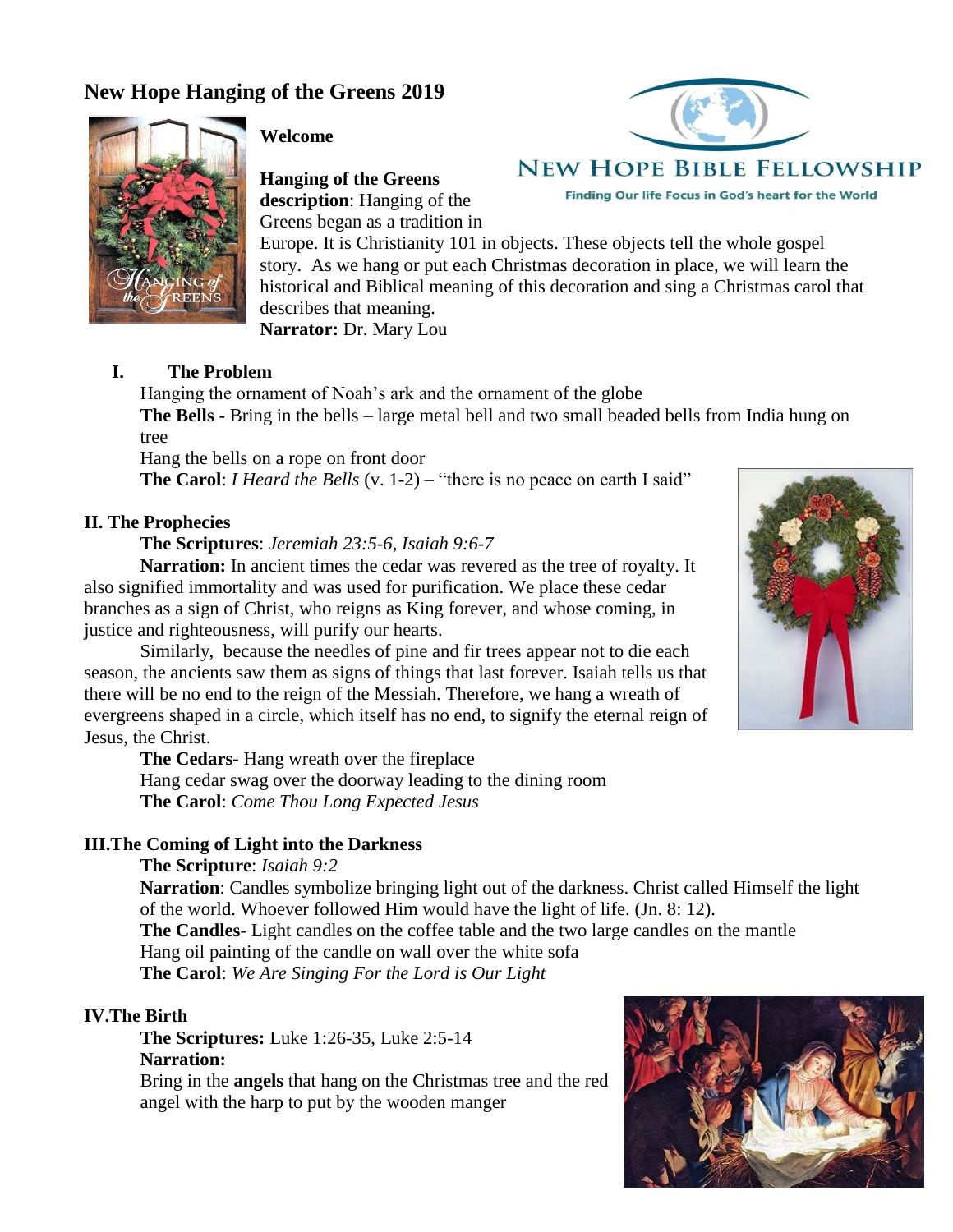**The Manger** - Hang 2 manger theme ornaments on the tree, set up alabaster manger on the table by the tall lamp.

Put Mary, Joseph and Jesus into the wooden manger on the long table in my office

**The Carol**: *Hark the Herald Angels Sing*

# **V. The Miracles**

**The Story**: The Mexican legend of the poinsettias **The Poinsettias** - Put large poinsettia plant on top of sound system, lay poinsettia swag across the mantle over the fireplace There would be many future miracles that Jesus would perform as an adult. **The Carol:** *Mary, Did You Know?*

# **IV. The Death**

**The Scripture**: *Isaiah 53:10-12*

**Narration:** This passage from Isaiah foretold the sufferings of Jesus, who saved us from our sins by his death on the cross and by his resurrection from the dead. In ancient times, holly and ivy were considered signs of Christ's passion. Their prickly leaves suggested the crown of thorns, the red berries the blood of the Savior and the bitter bark the drink offered to Jesus on the cross. As we place the holly and ivy, let us rejoice in the coming of Jesus our Savior **The Holly** - Place holly garland with lights on the back of the piano. Hang the gold holly wreath outside the front door **The Carol**: *Amazing Love v.1*



**Scripture:** *Luke 24:1-8*

## **Narration:**

**Dove -** Hang dove symbols of the Holy Spirit and the butterfly symbols of the resurrection on the tree

**The Carol:** *Alleluia, Give thanks to the Risen Lord*



## **VI. Our Response: Giving in Gratitude**

**Words that speak of Christmas** Joy – Hope – Believe Hang joy banner on wall to right of mantle. Hang the believe plague on fireplace wall underneath the mantle. Hang the Indonesian banner with the star, the tree, the candle, the bell on the wall to the right of the front windows, hang the Joy Christmas ornament on the tree, put the picture of peace joy love on the piano, place the words HOPE on the mantle

**The Carol**: *Joy to the World, v. 1, 2, 4*

**Living in supportive Christian community – prayers for one another**